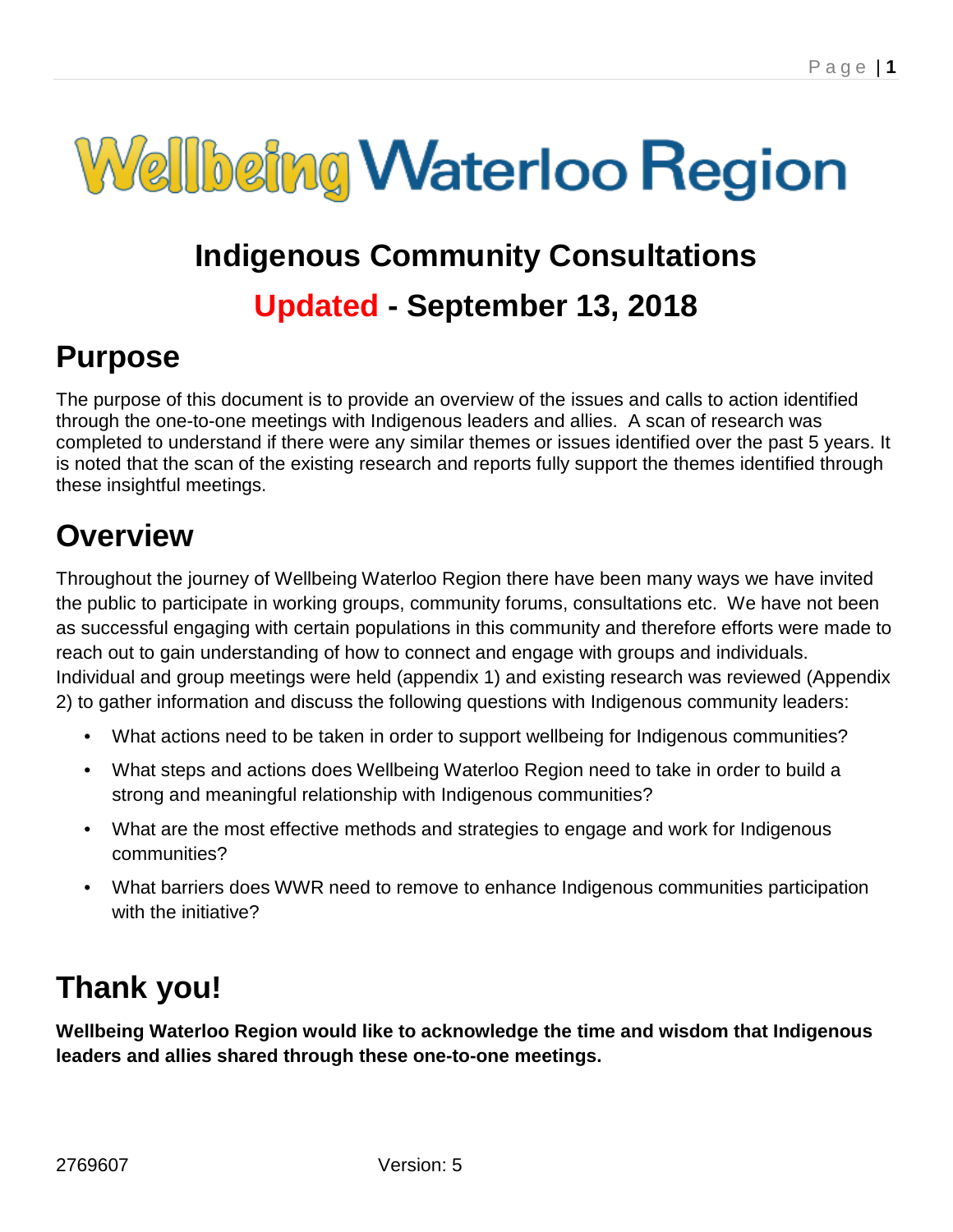# **Key concerns**

The following were concerns identified through the key informant interviews as well as through the environmental scan:

#### **Attitudinal and systemic racism**

Attitudinal and systemic racism was cited as present in many of the main stream services and systems that could support the Indigenous communities. Gaps in awareness on the part of health care providers of the impact of historical and present day colonization factors experienced by Indigenous people, and how these factors greatly influence their wellbeing was cited by all.

There was strong support to implement cultural safety and competency training for organizations involved in Wellbeing Waterloo Region. This was noted by participants as foundational to develop future relationships. Education about the history, traditions, values and beliefs of Canada's Indigenous Peoples is an integral component in understanding the contexts which shape how Indigenous health and wellness is defined and appreciated. It was also felt by implementing this training that this would be in accordance with the [Truth &](http://www.trc.ca/websites/trcinstitution/File/2015/Findings/Calls_to_Action_English2.pdf)  [Reconciliation Commission of Canada's Calls](http://www.trc.ca/websites/trcinstitution/File/2015/Findings/Calls_to_Action_English2.pdf)  [to Action \(2015\)](http://www.trc.ca/websites/trcinstitution/File/2015/Findings/Calls_to_Action_English2.pdf) which many felt had not been considered or implemented by many mainstream service providers.

It was also stated that the training needs to be led and/or developed in partnership with groups that have experienced exclusion. Some felt that WWR should not expect to be educated by Indigenous communities or for free. Others felt that the training should only be delivered by Indigenous communities so the stories could be shared. Although there was not censuses on who should deliver the training there was consensus that the training needs to be resourced and happen for WWR. This training needs to be separate yet

connected to the diversity and inclusion training.

#### **Gaps in training and opportunities for service providers**

There is lack of training and also lack of opportunities for service providers to understand and take the time to understand and consider all aspects of Indigenous life, including family and personal histories which are so important to wholistic health care for Indigenous culture. Also there is not a thorough understanding and knowledge of service providers about the historical and contemporary forms of colonization and the intergenerational impacts it has had on Indigenous Peoples' social, cultural, political, economic, and spiritual wellbeing. Indigenous health cannot be understood in isolation of colonial relations that continue to shape access to health care, health care experiences and health outcomes.

#### **Token versus meaningful engagement**

People are tired of being subjects of research and consultation without seeing much in the way of tangible results and progress specific to Indigenous communities. The intention and outcome feels "token" or a check box that main stream organizations need to check off and not worth the time it takes away from their current services.

#### **Lack of resources and time**

Indigenous organizations are under resourced and therefore do not have the time to provide input and gather input from their communities. Also there is skepticism that the input is even heard or counted as there is no follow up with reports or actions.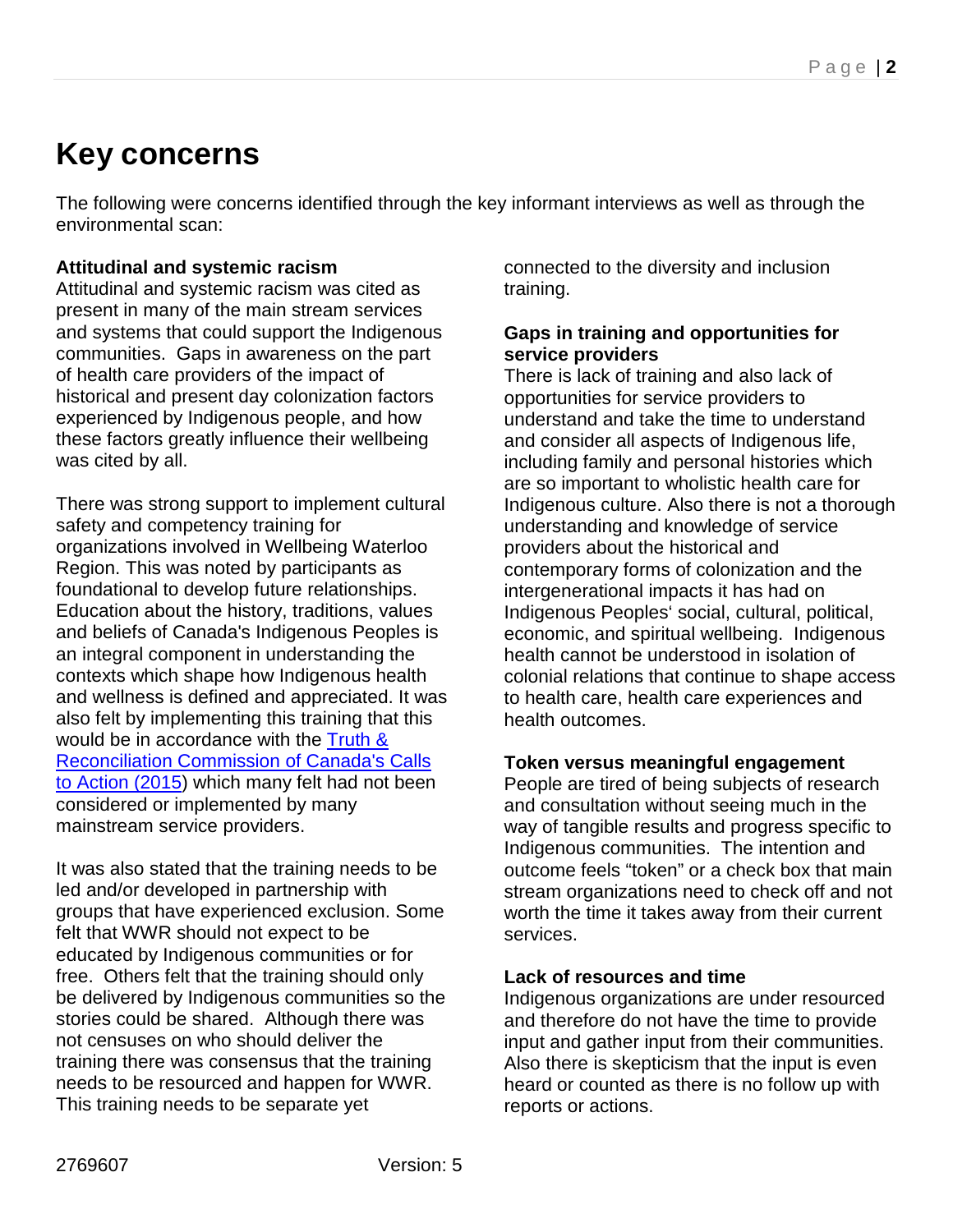#### **Mainstream organizations talk to one or two groups only**

There are many Indigenous communities living throughout this region and there is not one organization that represents all the indigenous communities. Typically main stream organizations and government go to one or two organizations to gather input. This is not representative of the Indigenous communities in the region. Also not everyone is affiliated with an organization and therefore people who live in this community are missed. And when there is consultation with the small number of groups there is little to no accountability back to the community that was consulted with on the outcomes.

#### **Lack of Indigenous representation and decision making**

Indigenous service providers and residents are excluded from planning bodies for a multitude of reasons and therefore their perspectives are not integrated within system planning, service delivery or policies or measurement.

#### **Lack of ongoing funding and reporting burden**

There are major barriers in accessing culturally secure and ongoing funding for Indigenous peoples living in Waterloo Region. And when there is funding available service providers are competing against each other for available funding, creating mistrust and competition between agencies. Funding is also often short term and sparse and therefore needs are not met. There are also many administration requirements for reporting that are a heavy burden on small organizations.

# **Key Issues**

#### **Lack of data on the numbers of the indigenous community**

Historically, Indigenous Peoples don't often fill out Census Data Forms as they feel it doesn't apply to them, and therefore the numbers reported on the census were felt to be inaccurate. Participants reported that the population in our Region is much higher than documented – closer to 40,000. This has been supported in the Our Health Counts study in [Toronto,](http://www.welllivinghouse.com/what-we-do/projects/our-health-counts-toronto/) [Hamilton](http://www.ourhealthcounts.ca/) and [London](http://soahac.on.ca/our-health-counts/) which have proven that the percentage of Indigenous Peoples who actually live in an area is 2 to 3 times that measured through the Census. Also surveys and other mainstream data collection methods are seen as being "colonial" and exclusionary of Indigenous culture.

#### **Lack of culturally appropriate primary and mental healthcare**

Significant gaps in primary and mental health/addictions services that promote and respect Indigenous methods of healing, including wholistic care, Elders and spiritual ceremonies were noted by many of the participants. With regards to programs for age specific groups – services directed at youth and seniors were noted as extremely lacking. Many members stated that over the last ten years, they have articulated numerous barriers to accessing primary health and mental health and addictions treatments in a variety of consultations and proposals to different funders but with no outcome. Participants also noted that mainstream

services do not always have to provide the actual programs, instead they can provide the space and resources for the Indigenous community to provide the services for themselves.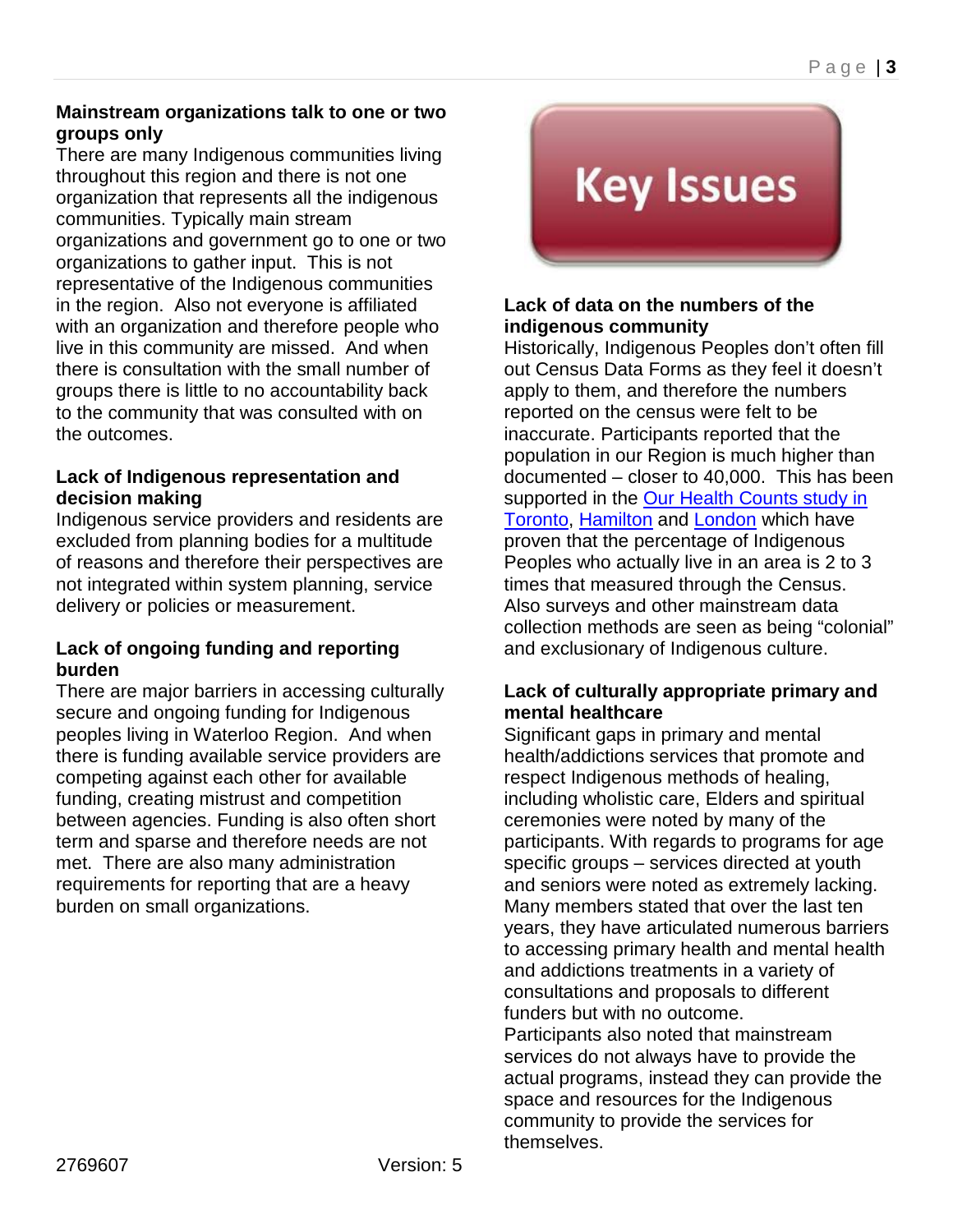# **Suggested actions**

Call to Action

The following provides a summary of suggested actions that Wellbeing Waterloo Region and community partners could take in order to address some of the issues identified in the previous section. The suggested actions are in no particular order.

#### **Develop meaningful relationships with Indigenous communities**

Develop respectful and meaningful relationships with Indigenous People to foster intercultural understanding and connection that facilitates authentic conversations and input. It was suggested that in the beginning stages of this work that a clear vision and set of guiding principles would provide the foundation to develop positive, life long and meaningful relationships. This action needs to be documented explicitly in the WWR Plan in order to signify a commitment. Commit to developing culturally appropriate ways to gather resident insights so that programs and services are provided in culturally appropriate ways.

#### **Respect for Indigenous diversity**

There is diversity amongst Indigenous communities. Therefore the work and process that happens through Wellbeing Waterloo Region needs to recognize and include representation from First Nation, Métis and Inuit peoples.

#### **Explore the possibility of developing a region wide Indigenous Advisory Council**

There have been attempts to develop an Indigenous Advisory Council in the past that have not been sustained for a variety of reasons. The majority of participants suggested that the timing and need for the development of an Advisory Council would be better supported now. Therefore a suggested action was to explore the possibility of developing a region wide Indigenous Advisory Council (members represent the diversity of the Indigenous community), that is supported

and resourced to provide advice and input on Wellbeing Waterloo Region as well as services and programs in Waterloo Region. Some had suggested that a current organization help to lead this exploration and some cautioned that this may not be the best approach as it would be difficult to choose one organization that represents the diversity of Indigenous communities in this region. Other suggested that we look to Oxford County and learn from their Advisory Council as it was cited as a promising practice for Waterloo Region.

#### **Recognition for wholistic wellbeing model**

Indigenous wellness models are, by nature, wholistic. Creating an understanding of this model with the wellbeing sector is key to delivering culturally appropriate services. The conceptualization of wellbeing considers the balance and maintenance of the physical, emotional, spiritual, and mental aspects of a person. This model promotes an understanding of the interconnectivity of all aspects of one's being, along with the interconnectivity of oneself and one's connection to the community and the natural environment. In a wellness framework, this recognizes that numerous factors affect a person's wellbeing, including access to traditional culture and spiritual practices, connection to land, positive community relations.

#### **Support and participate in Indigenous community gatherings**

Coming together to celebrate and build relationships is important to Indigenous communities and therefore attending events and being present is key to relationship building and awareness raising.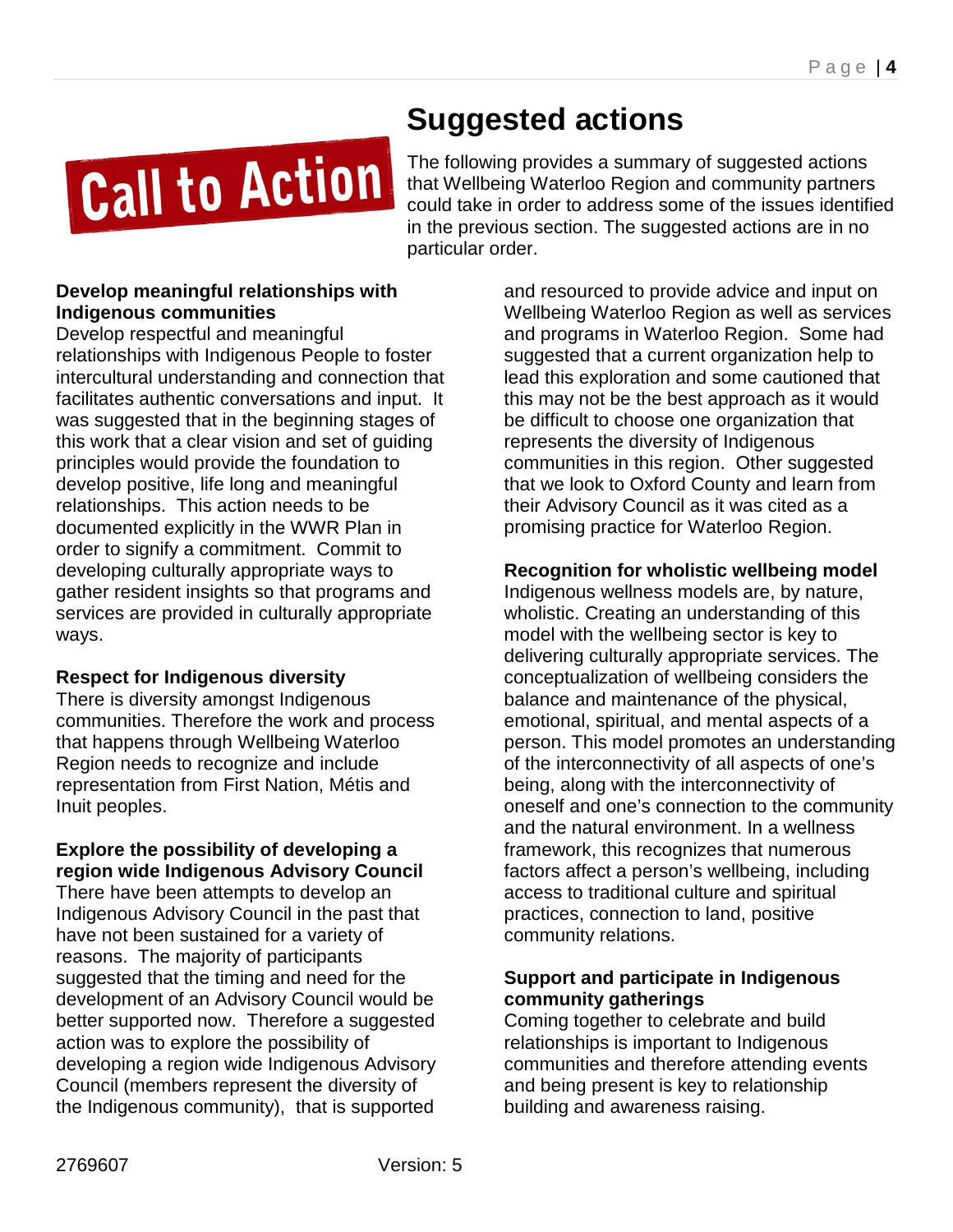# Call to Action

#### **Create opportunities to develop cultural competency for Wellbeing Waterloo Region members**

Develop and deliver training and opportunities to increase capacity of mainstream wellbeing providers involved with Wellbeing Waterloo Region to ensure culturally safe and appropriate care to Indigenous people. Ensure that training addresses the impact of historical and present day colonization faced by Indigenous people is foundational to reconciliation. Take the time needed and make it specific to Indigenous communities.

#### **Recognize and celebrate Indigenous contributions and leaders**

The need to recognize and celebrate Indigenous contributions to Waterloo Region was cited by many participants. For example it was suggested that WWR have an annual ceremony to showcase Indigenous leaders contributions to wellbeing Waterloo Region.

#### **Participation of Indigenous community on Wellbeing Waterloo Region**

Provide capacity and opportunities for Indigenous representatives to participate on the working groups and decision making tables of Wellbeing Waterloo Region. Provide resources to support involvement and insight gathering from Indigenous communities so that it does not take away from the service provision which was noted as an issue. Also provide support for an Elder to attend key decision making tables. Also WWR needs to consider hiring Indigenous staff for the backbone support functions.

#### **Support Indigenous Health Services**

Address the gaps in primary and mental health/addictions services and respect Indigenous methods of healing, including wholistic care, Elders and spiritual ceremonies were noted by many of the participants. Make 2769607 Version: 5 the funding long term instead of seed or demonstration grants. Make resources and the space available in mainstream organizations for Indigenous service providers to deliver culturally appropriate care.

#### **Public awareness campaigns and events**

Support Indigenous awareness campaigns and events using a variety of media channels to create awareness, support equity, reduce isolation, support inclusion and strengthen belonging.

#### **Celebrate diversity and profile Indigenous culture and work**

Provide supports/resources and opportunities to celebrate cultural inclusion and indigenous leadership. For example it was suggested that funding and supports be provided to help Indigenous communities promote and implement an annual Pow Wow. Other suggestions were to help communicate local stories, support and exhibit local artists (music and visual arts), host conferences or a speakers series and/or have book clubs that feature Indigenous authors.

#### **Monitor Indigenous wellbeing**

Working with the Indigenous community to identify methods to obtain and track Indigenous health in the overall measurement system for Wellbeing Waterloo Region needs to be an action under the measurement and monitoring work of WWR. To date, research involving First Nations, Métis and Inuit peoples in Canada has been primarily carried out by non-Indigenous researchers, and has not necessarily provided tangible benefit to Indigenous peoples or their communities. Where data are collected, First Nations, Métis and Inuit peoples are not always asked to identify their Indigenous status, or not all individuals will self-identify, or are otherwise reluctant to participate in surveys and research due to mistrust. As a result, local data on the First Nations, Métis and Inuit populations in Waterloo Region is limited. The data that do exist provide a preliminary foundation of knowledge of the particular challenges for these communities.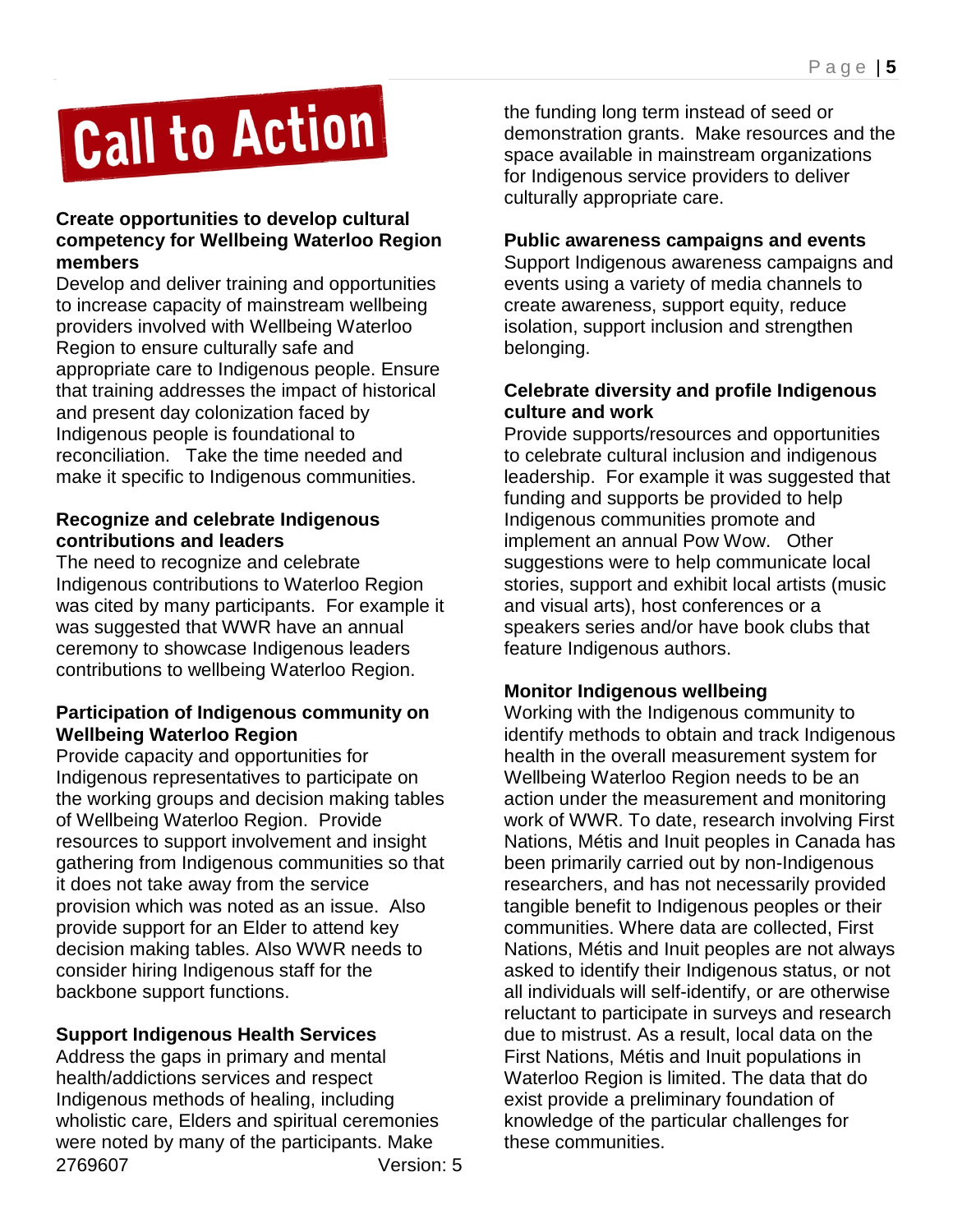

# **The case for change: Why?**

Some people may ask "Why should Wellbeing Waterloo Region make special effort to build relationships with First Nations, Métis and Inuit in Waterloo Region? Why not other specific groups?

**In Waterloo Region, First Nations, Inuit and Métis people experience greater barriers to wellness compared to non-Indigenous populations.** There are proportionately far more Indigenous people who experience poverty, homelessness, precarious housing, unemployment and barriers to education than non-Indigenous populations.  $1$ 

**First Nations, Inuit and Métis people have important knowledge and insights to offer about what creates and sustains wellbeing.** First Peoples have lived in community and cared for the land in this region for thousands of years.<sup>[2](#page-5-1)</sup> Despite sustained attempts to extinguish Indigenous cultures and communities, First Peoples have proven to be resilient and are now the fastest growing population compared to non-Indigenous populations in Canada.<sup>[3](#page-5-2)</sup>

**The Constitution Act of 1982, Section 35 recognizes that First Nations, Métis and Inuit have a distinct relationship with the government from non-Indigenous Peoples**. They are to have the power of self-determination, and inherent rights to land, language, spirituality, culture, justice, economics, health and more.<sup>[4](#page-5-3)</sup> All levels of government are bound to uphold these rights through the programs they fund.

**The barriers to wellness that Indigenous people face are a direct result of government policies that have deprived them of those things that support their wellness---self determination, language, culture and connection to their traditional lands and resources.**[5](#page-5-4) **This is precisely the situation that many newcomers and refugees have experienced in their countries of origin and have come to Canada to escape.** Over the years, agencies in Waterloo Region have made significant efforts to consult with newcomer and refugee groups and provide them with services more suited to their needs. The Indigenous population has been not given similar attention or service. Sometimes they have been consulted---rarely have they seen any actual benefits to their community from these consultations.

**The provincial government, who funds most local social service agencies at least in part, has committed to actions that support reconciliation between urban Indigenous communities, the provincial government and the broader public service through the Urban Indigenous Action Plan.[6](#page-5-5)** It is informed by the principles of the United Nations Declaration on the Rights of Indigenous People (UNDRIP) and the Report and Calls to Action of the Truth and Reconciliation Commission

 $\overline{\phantom{a}}$ 

<span id="page-5-0"></span><sup>1</sup> https://www.regionofwaterloo.ca/en/regional-government/resources/Reports-Plans--Data/Public-Health-and-Emergency-Services/FirstNation\_Métis\_Inuit\_PopulationProfile.pdf<br>
<sup>2</sup> http://archaeologymuseum.ca/southern-ontario-archaeology/<br>
<sup>3</sup> *https://www.statcan.gc.ca/pub/89-645-x/2010001/growth-pop-croissance-eng.htm*<br>
<sup>4</sup> https://sencana

<span id="page-5-1"></span>

<span id="page-5-2"></span>

<span id="page-5-3"></span>

<span id="page-5-4"></span><sup>&</sup>lt;sup>5</sup> https://www.canada.ca/en/indigenous-services-canada/news/2018/04/the-lancet-series-canadas-global-leadership-onhealth.html<br> $6$  https://ww

<span id="page-5-5"></span>https://www.ontario.ca/page/urban-indigenous-action-plan 2769607 Version: 5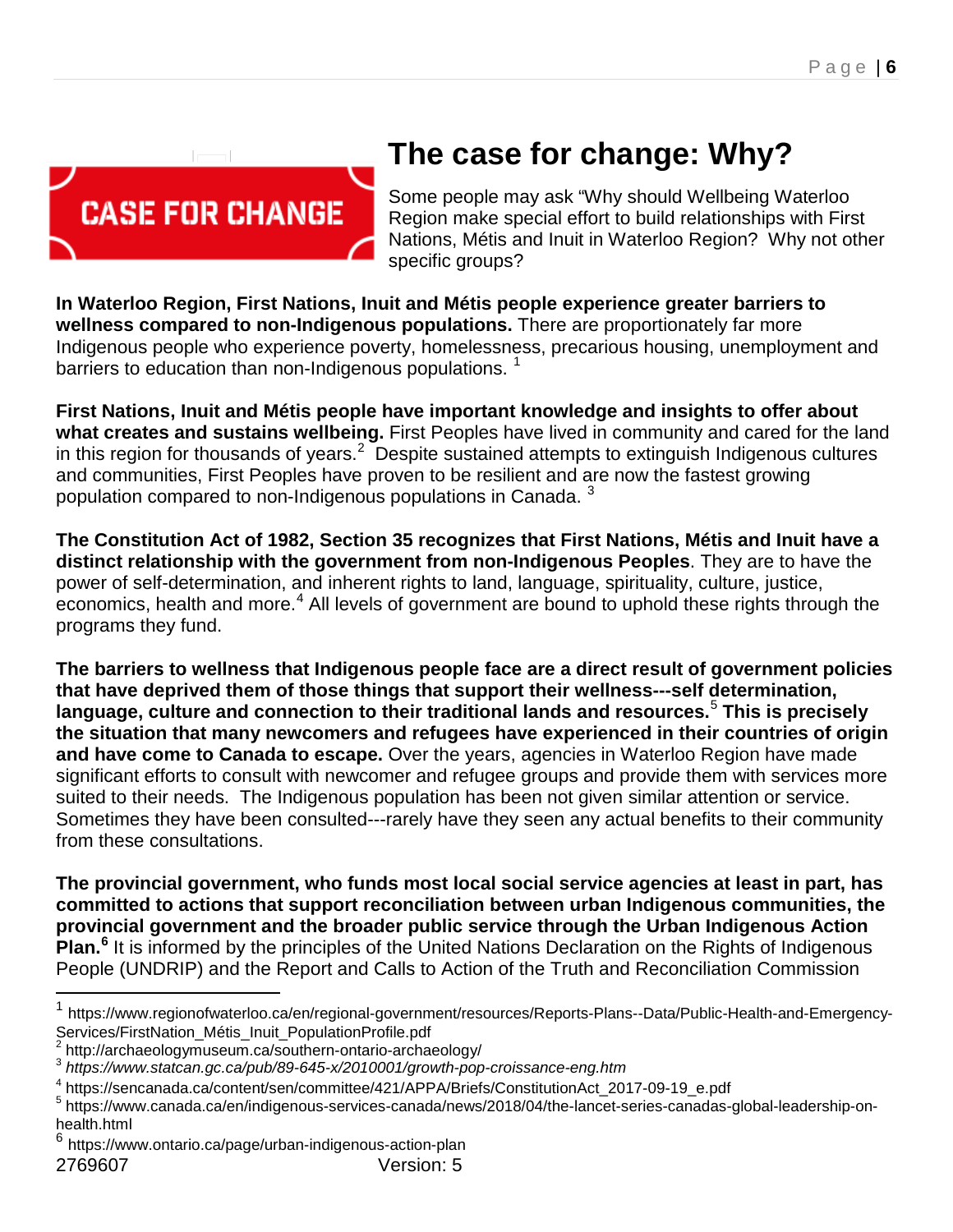(TRC). As well, all levels of government, including some municipal governments (e.g. Kitchener through the Big City Mayors Caucus and their Pathways to Reconciliation Initiative) have committed to taking concrete steps toward reconciliation, beginning with the action of deliberately building respectful relationships with urban Indigenous communities.

**The priorities of Wellbeing Waterloo Region relate to concerns of First Nations, Métis and Inuit people in Waterloo Region:** 

- **To Support the Growth and Development of Children and Youth.** A larger portion of the First Nations, Métis and Inuit population in Waterloo Region is 19 years and younger (35.6 per cent of the First Nations, and Inuit population compared to 25.1 per cent of the total population of Waterloo Region).<sup>[7](#page-6-0)</sup> Indigenous children are more likely to experience vulnerabilities in Early Childhood Growth and Development than the non-Indigenous population.<sup>[8](#page-6-1)</sup>
- **To decrease social isolation.** There are some similarities of experience between Indigenous people and newcomers and refugees. For example, their experiences of trauma continue to impact their lives and the lives of their children, they have cultural beliefs and practices that are different from and often rejected by the dominant culture, and they frequently experience a lack of culturally sensitive services. As well, for various reasons such as bias, fear and stigma due to colonization, Indigenous people have not been very visible as a community, despite significant numbers of them in Waterloo Region. (The 2016 census says there are 8,985 in Waterloo Region.<sup>[9](#page-6-2)</sup> However, due to barriers for this population to participate in the census, it is proposed that this number underestimates the actual population by 2-4 times<sup>[10](#page-6-3)</sup>, which would make the population in Waterloo Region between 17, 970 - 35, 940 people or between 3.35% and 6.72% of the population).
- **To End Chronic Homelessness---**In the 2014 Point in Time Count, Region of Waterloo Community Services found 16 per cent of the 261 individuals surveyed for chronic homelessness self-identified as First Nations, Métis or Inuit, a clear over-representation for the size of the population. $11$

<span id="page-6-0"></span><sup>&</sup>lt;sup>7</sup> https://www.regionofwaterloo.ca/en/regional-government/resources/Reports-Plans--Data/Public-Health-and-Emergency-<br>Services/FirstNation Métis Inuit PopulationProfile.pdf  $\overline{a}$ 

<span id="page-6-1"></span>https://www.publichealthontario.ca/en/.../OHP\_infog\_FirstFiveYears\_2014.pdf

<span id="page-6-2"></span><sup>9</sup> [http://www12.statcan.gc.ca/census-recensement/2016/dp-](http://www12.statcan.gc.ca/census-recensement/2016/dp-pd/prof/details/page.cfm?Lang=E&Geo1=CD&Code1=3530&Geo2=PR&Code2=35&Data=Count&SearchText=waterloo&SearchType=Begins&SearchPR=01&B1=All&TABID=1)

[pd/prof/details/page.cfm?Lang=E&Geo1=CD&Code1=3530&Geo2=PR&Code2=35&Data=Count&SearchText=waterloo&](http://www12.statcan.gc.ca/census-recensement/2016/dp-pd/prof/details/page.cfm?Lang=E&Geo1=CD&Code1=3530&Geo2=PR&Code2=35&Data=Count&SearchText=waterloo&SearchType=Begins&SearchPR=01&B1=All&TABID=1) [SearchType=Begins&SearchPR=01&B1=All&TABID=1](http://www12.statcan.gc.ca/census-recensement/2016/dp-pd/prof/details/page.cfm?Lang=E&Geo1=CD&Code1=3530&Geo2=PR&Code2=35&Data=Count&SearchText=waterloo&SearchType=Begins&SearchPR=01&B1=All&TABID=1)

<span id="page-6-3"></span><sup>10</sup> Rotondi MA, O'Campo P, O'Brien K, Firestone M, Wolfe SH, Bourgeois C, et al.Our Health Counts Toronto: using respondent-driven sampling to unmask census undercounts of an urban indigenous population in Toronto, Canada. BMJ<br>Open.2017;7(12):e018936,2017-018936. Available from:http://bmjopen.bmj.com/content/7/12/e018936.long

<span id="page-6-4"></span>Region of Waterloo Community Services. 2014. Waterloo Region registry week community debrief. Updated June 2015. 2769607 Version: 5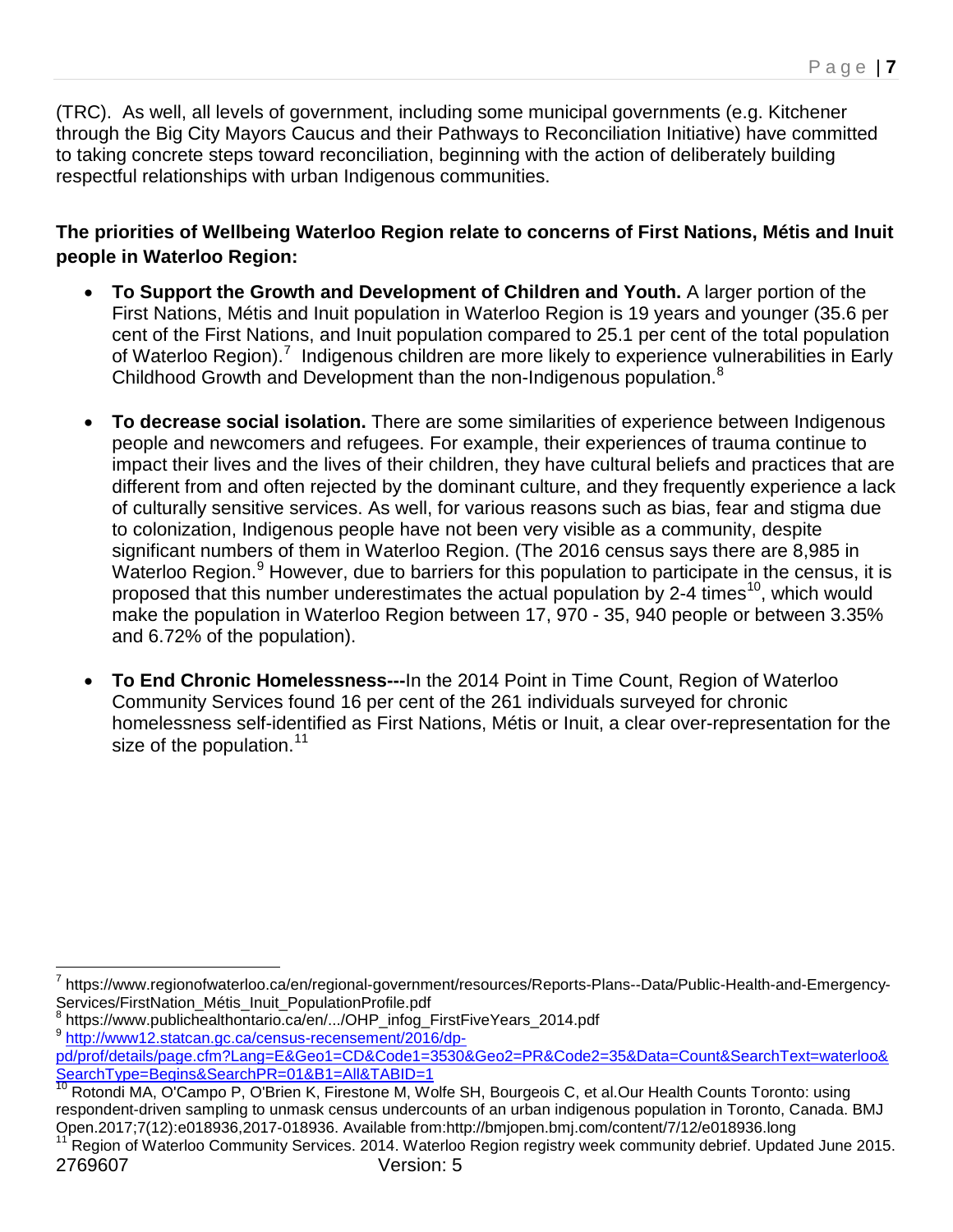| Appendix 1: Participants of consultations and *future consultations (not completed) |                                                                                                                                                                                                                                                                                                                                                                               |                                  |                                                                                               |                                    |                                                                   |
|-------------------------------------------------------------------------------------|-------------------------------------------------------------------------------------------------------------------------------------------------------------------------------------------------------------------------------------------------------------------------------------------------------------------------------------------------------------------------------|----------------------------------|-----------------------------------------------------------------------------------------------|------------------------------------|-------------------------------------------------------------------|
| Group                                                                               | Description of service / program                                                                                                                                                                                                                                                                                                                                              | <b>Contact</b>                   | <b>Role</b>                                                                                   | <b>Phone</b>                       | email                                                             |
| Anishnabeg<br><b>Outreach</b>                                                       | <b>Employment Support</b>                                                                                                                                                                                                                                                                                                                                                     | Lee Ann<br>Hundt                 | <b>Former Manager</b>                                                                         | 519-742-0300                       | apatisiwin@anishnabegoutreach.org                                 |
| Anishnabeg<br><b>Outreach</b>                                                       | <b>Employment Support</b><br>Our mandate is to assist individuals with their<br>goals in employment, training and education<br>with a special emphasis on the urban Aboriginal<br>population<br>Website: https://aocan.org/                                                                                                                                                   | <b>Stephen</b><br><b>Jackson</b> | <b>Executive Director</b>                                                                     | Phone: (519) 742-<br>0300          | <b>Stephen Jackson</b><br><stephen@aocan.org></stephen@aocan.org> |
| <b>Blue Sky Singers</b>                                                             | <b>Community Group</b><br>A group of First Nations singers, strong and<br>active in the local Indigenous community.<br>Participate in community events, offering<br>traditional First Nations music.                                                                                                                                                                          | <b>Heather</b><br>Majaury        | <b>Culture Drum Group</b>                                                                     |                                    | heather.majaury@gmail.com                                         |
| <b>Conestoga College</b>                                                            | <b>Indigenous Student Services</b><br>Provide traditional counselling, weekly<br>luncheons (Wednesday), social and family<br>events, bursary/ scholarship information, Annual<br>Pow Wow (February), Aboriginal Students<br>Association, Elders-In-Residence Program, and<br>student recruitment<br>Website: https://www.conestogac.on.ca/aborigin<br>al-services/contact.jsp | Christina<br>Restoule            | <b>Aboriginal Student</b><br><b>Services</b>                                                  | 519-748-5220 ext.<br>2470          | crestoule@conestogac.on.ca                                        |
| <b>Good Hearted</b><br>Women<br><b>Singers/Researcher</b>                           | Community group                                                                                                                                                                                                                                                                                                                                                               | Kelly<br>Laurila                 | Song Carrier of Mino Ode<br>Kwewak N'gamawak<br>Drum Circle,<br><b>Reconciliation Circles</b> | 519-893-6333<br>Tamie 519-716-8993 | kellylaurila@bell.net<br>tamiejcoleman@gmail.com                  |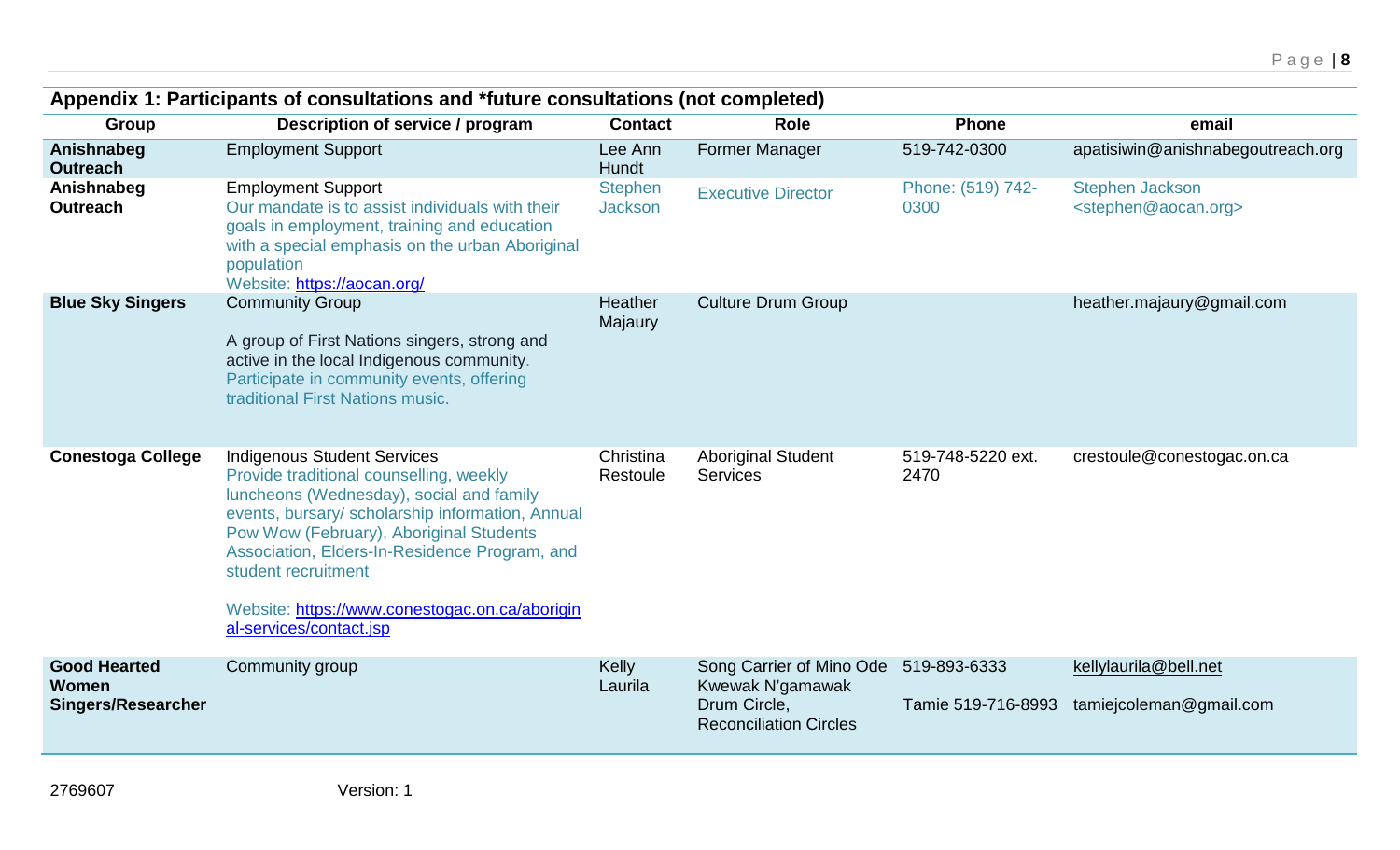| <b>Grand River Metis</b><br><b>Council</b>                   | Métis Community Education<br>They provide training.                                                                                                                                                                                                                                                                                                                                                | Jennifer<br>Parkinson                          | President                                             |                         | Jennifer Parkinson, President<br>president@grandrivermetiscouncil.co<br>$\underline{m}$<br><b>Carol Levis, Senator</b><br>senator@grandrivermetiscouncil.com<br><b>Barbra Lair</b><br>chair@grandrivermetiscouncil.com |
|--------------------------------------------------------------|----------------------------------------------------------------------------------------------------------------------------------------------------------------------------------------------------------------------------------------------------------------------------------------------------------------------------------------------------------------------------------------------------|------------------------------------------------|-------------------------------------------------------|-------------------------|------------------------------------------------------------------------------------------------------------------------------------------------------------------------------------------------------------------------|
| <b>Guelph Community</b><br><b>Health Centre</b>              | <b>Wellington Services</b><br>Offers primary health care                                                                                                                                                                                                                                                                                                                                           | Jennifer<br>Arthur<br>Menomine<br>$\mathbf{e}$ | Indigenous Healing and<br><b>Wellness Coordinator</b> | 519-803-3117            | redbundle@guelphchc.ca                                                                                                                                                                                                 |
| <b>Healing of the</b><br><b>Seven Generations</b>            | <b>Residential Schools/Court Work</b><br>Survivors (and intergenerational) of the<br>residential school system will be taught using;<br>traditional and non traditional practises to<br>approach their healing such as: talking circles,<br>drum group, cultural workshops, speakers and<br>advocacy.<br>Also offer Court worker services.<br>Website: healingofthesevengenerations.weebly.<br>com | Donna<br><b>Dubie</b>                          | <b>Executive Director</b>                             | 519-570-9118            | 7generations@bellnet.ca                                                                                                                                                                                                |
| <b>House of Friendship</b>                                   | Outreach<br>Multiple services-outreach, counselling,<br>housing, addictions supports, etc.                                                                                                                                                                                                                                                                                                         | <i>*Clarence</i><br>Cachagee                   | <b>Intensive Housing</b><br><b>Support Worker</b>     | 519 742-8327 ext<br>429 | clarencec@houseoffriendship.org                                                                                                                                                                                        |
| <b>Inuit Specific</b><br><b>Community</b><br><b>Resource</b> | Inuit specific services                                                                                                                                                                                                                                                                                                                                                                            | <i>*</i> Tauni<br>Sheldon                      | <b>Inuit Community</b><br>Resource                    | 905-805-0021            | tsheldon384@gmail.com                                                                                                                                                                                                  |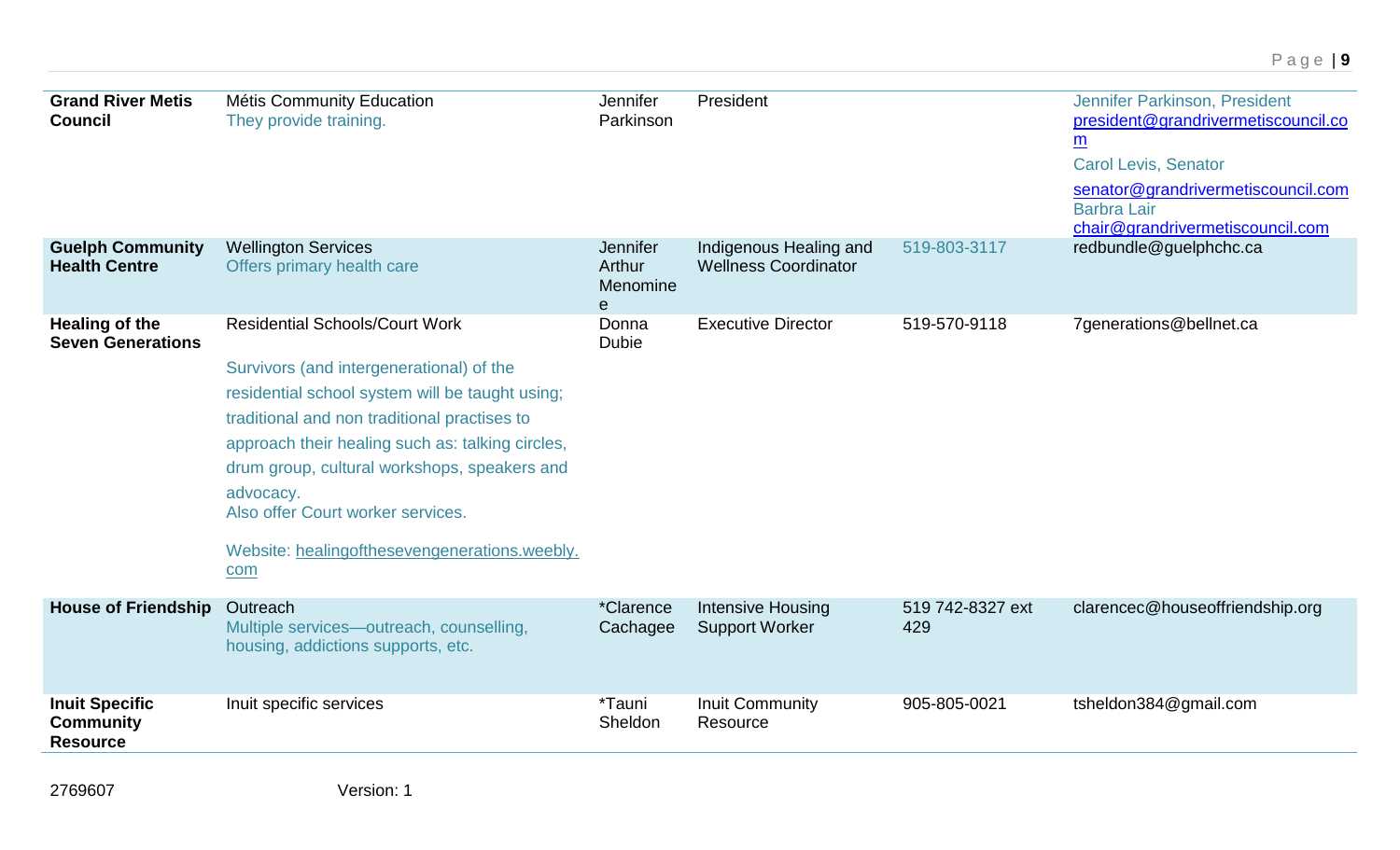| <b>Region of Waterloo</b>                                        | <b>Waterloo Region Museum</b>                                                                                                               | Dave<br><b>Neufeld</b>   | <b>Education Coordinator</b>                                                                         | 519-575-4400<br>ext:3646      | dneufeld@regionofwaterloo.ca                             |
|------------------------------------------------------------------|---------------------------------------------------------------------------------------------------------------------------------------------|--------------------------|------------------------------------------------------------------------------------------------------|-------------------------------|----------------------------------------------------------|
|                                                                  | <b>Public Health and Emergency Services</b>                                                                                                 | <b>Julie Hill</b>        | Social Determinants of<br>Health - Public Health<br>nurse                                            |                               | JuHill@regionofwaterloo.ca                               |
| <b>Waterloo Region</b><br><b>Catholic School</b><br><b>Board</b> | <b>Education Sector</b><br><b>Curriculum Leader for First Nations, Métis</b><br>and Inuit education and Equity                              | Tammy<br>Webster         | Equity and Inclusion<br>Officer                                                                      |                               | tammy.webster@wcdsb.ca                                   |
| <b>Waterloo Region</b>                                           | <b>Curriculum Leader for First Nations, Métis</b>                                                                                           | <b>Nicole</b>            | <b>Equity &amp; Inclusion Officer</b>                                                                | 519-570-0003, ext.            | nicole_robinson@wrdsb.ca                                 |
| <b>District School</b><br><b>Board</b>                           | and Inuit education and Equity                                                                                                              | Robinson                 | - Aboriginal focus                                                                                   | 4329                          |                                                          |
| <b>Waterloo Region</b>                                           | Process Navigator                                                                                                                           | Lu Lentz                 | Indigenous Justice                                                                                   | 519-743-0254                  | lentzl@lao.on.ca                                         |
| <b>Community Legal</b><br><b>Services</b>                        | Conducting the I am committed Campaign - to<br>launch on September 24 - Victoria Park Pavilion                                              | Amanda<br><b>Trites</b>  | Coordinator                                                                                          |                               |                                                          |
| <b>Waterloo Regional</b><br><b>Police Services</b>               | <b>Police Services</b>                                                                                                                      | Cynthia<br><b>Martin</b> | Chair of the First Nations,<br>Métis and Inuit Diversity<br><b>Committee with WRPS</b>               | $(519)650 - 8500$<br>ext:8786 | CYNTHIA.MARTIN@WRPS.ON.CA                                |
| <b>Wilfrid Laurier</b>                                           | Indigenous Initiatives/WLU<br>Wilfrid Laurier University is committed to<br>supporting Aboriginal Students (First nations,                  | Jean<br><b>Becker</b>    | Senior Advisor to the<br>President                                                                   | 226-220-3727                  | jbecker@wlu.ca                                           |
|                                                                  | Status, Non-status, Inuit and Métis) at its<br>Brantford, Kitchener, and Waterloo campuses.<br>Provides culturally based workshops, assists | Jessica<br><b>Duke</b>   |                                                                                                      |                               | Jessica Duke jduke@wlu.ca                                |
|                                                                  | with bursary/scholarship information and an<br>Elder's-in-Residence Program.                                                                | Melissa<br>Ireland       | Manager, Indigenous Student Services<br>Office of Indigenous Initiatives /<br><b>Student Affairs</b> |                               | 519.884.0710 x4190<br>wlu.ca/indigenous   @WLUIndigenous |
|                                                                  | Web: https://students.wlu.ca/student-                                                                                                       |                          |                                                                                                      |                               |                                                          |
|                                                                  | life/indigenous-initiatives-and-services/staff.html                                                                                         |                          |                                                                                                      |                               |                                                          |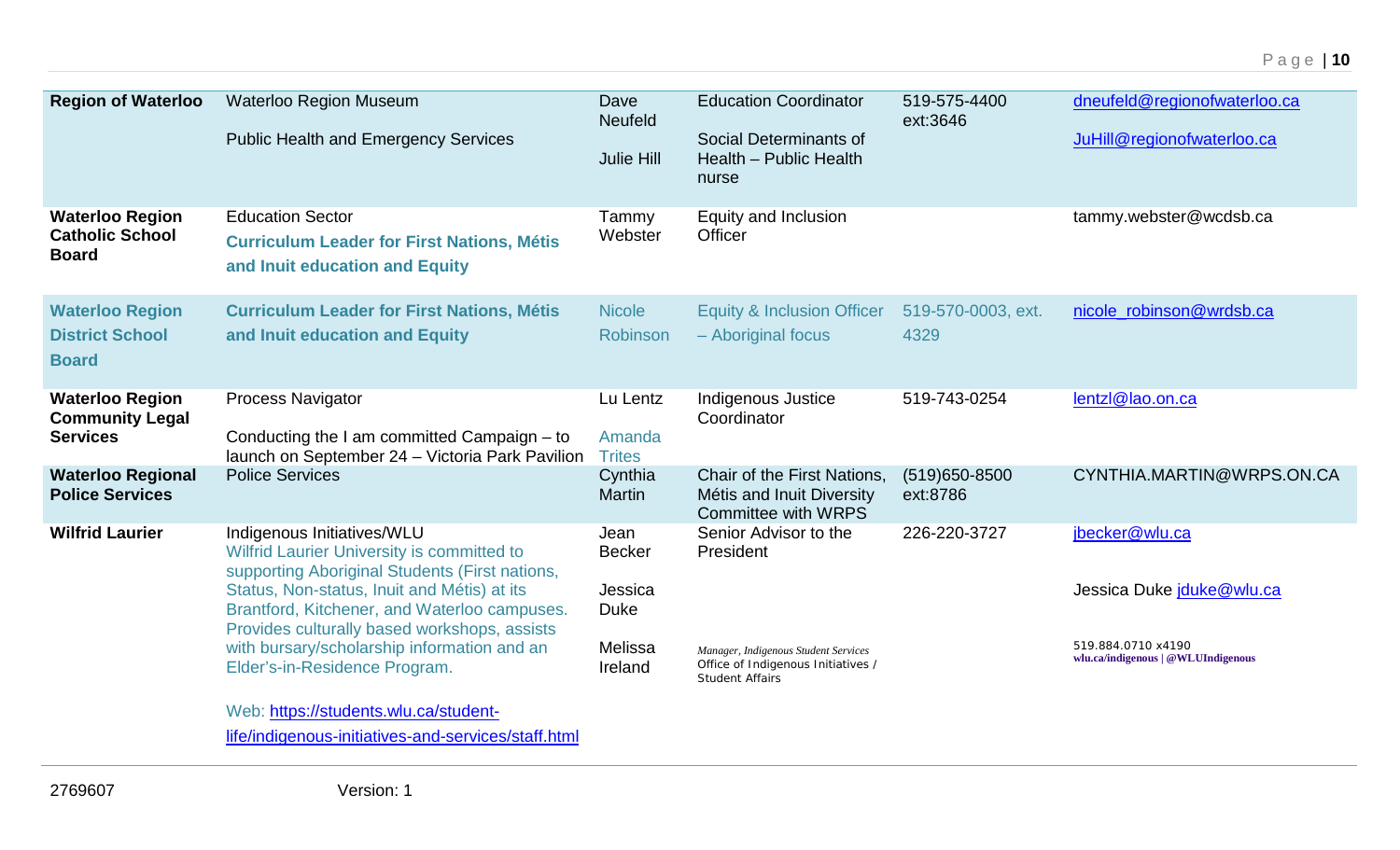| <b>Center for</b><br><b>Indigegogy - WLU</b>                                 | https://www.wlu.ca/academics/faculties/faculty-<br>of-social-work/centre-for-indigegogy/index.html<br>In the Master of Social Work (MSW)<br><b>Indigenous Field of Study program at</b><br><b>Wilfrid Laurier University. Offer numerous</b><br>trainings in Indigenous centred wholistic<br>development to assist practitioners,<br>teachers, learners and helpers strengthen<br>their good medicine, teaching and learning<br>bundles. | <b>Giselle</b><br><b>Dias</b>                                                         |                                                                         |                                      | indigegogy@wlu.ca<br>Giselle Dias gdias@wlu.ca<br><b>Program Administrator</b><br>Centre for Indigegogy. Indigenous<br><b>Centred Wholistic Development</b> |
|------------------------------------------------------------------------------|------------------------------------------------------------------------------------------------------------------------------------------------------------------------------------------------------------------------------------------------------------------------------------------------------------------------------------------------------------------------------------------------------------------------------------------|---------------------------------------------------------------------------------------|-------------------------------------------------------------------------|--------------------------------------|-------------------------------------------------------------------------------------------------------------------------------------------------------------|
| <b>University of</b><br><b>Waterloo</b>                                      | facilitate the sharing of Indigenous knowledge<br>and provide culturally relevant information and<br>support services for all members of the<br>University of Waterloo community, including<br>Indigenous and non-Indigenous students, staff,<br>and faculty.                                                                                                                                                                            | *Lori<br>Campbell,<br>Director,<br>Waterloo<br>Indigenous<br><b>Student</b><br>Centre | https://uwaterloo.ca/stpau<br>Is/waterloo-indigenous-<br>student-centre |                                      |                                                                                                                                                             |
| <b>Ganawendan</b>                                                            | <b>Training</b>                                                                                                                                                                                                                                                                                                                                                                                                                          | Amanda<br><b>Trites</b>                                                               |                                                                         |                                      | <ganawendan.takecare@gmail.com></ganawendan.takecare@gmail.com>                                                                                             |
| <b>Community member</b>                                                      | <b>Community Member</b>                                                                                                                                                                                                                                                                                                                                                                                                                  |                                                                                       |                                                                         |                                      |                                                                                                                                                             |
| <b>Community member</b> Community member                                     |                                                                                                                                                                                                                                                                                                                                                                                                                                          |                                                                                       |                                                                         |                                      |                                                                                                                                                             |
| <b>Community member</b>                                                      | <b>Community Member</b><br>Consultant, Educator, Clinician                                                                                                                                                                                                                                                                                                                                                                               | Ela Smith                                                                             | <b>UWaterloo</b><br>Faculty/consultant/clinicia<br>n                    | 519-998-3147<br>(c) 519-998-3147     | Ela.j.smith@gmail.com<br>Ela.smith@uwaterloo.ca<br>AngEla Smith<br>ela@whirlingwindconsulting.ca                                                            |
| <b>Métis Family</b><br>Wellbeing<br><b>Métis Nation of</b><br><b>Ontario</b> | Coordinator                                                                                                                                                                                                                                                                                                                                                                                                                              | Sam<br>Cressman,<br><b>BCCJ</b>                                                       | 65 Hanson Ave<br>Kitchener, ON, N2C 2H6                                 | Ph: 519-576-0540<br>ext 3716         | E: samanthac@metisnation.org<br>W: www.metisnation.org                                                                                                      |
| <b>Waterloo Wellington</b><br><b>Local Health</b>                            | French Language Health Services<br>Coordinator/Indigenous Health and Wellness                                                                                                                                                                                                                                                                                                                                                            | France<br><b>Tolhurst</b>                                                             |                                                                         | 141 Weber St. S,<br>Waterloo ON, N2J | E: france.tolhurst@lhins.on.ca                                                                                                                              |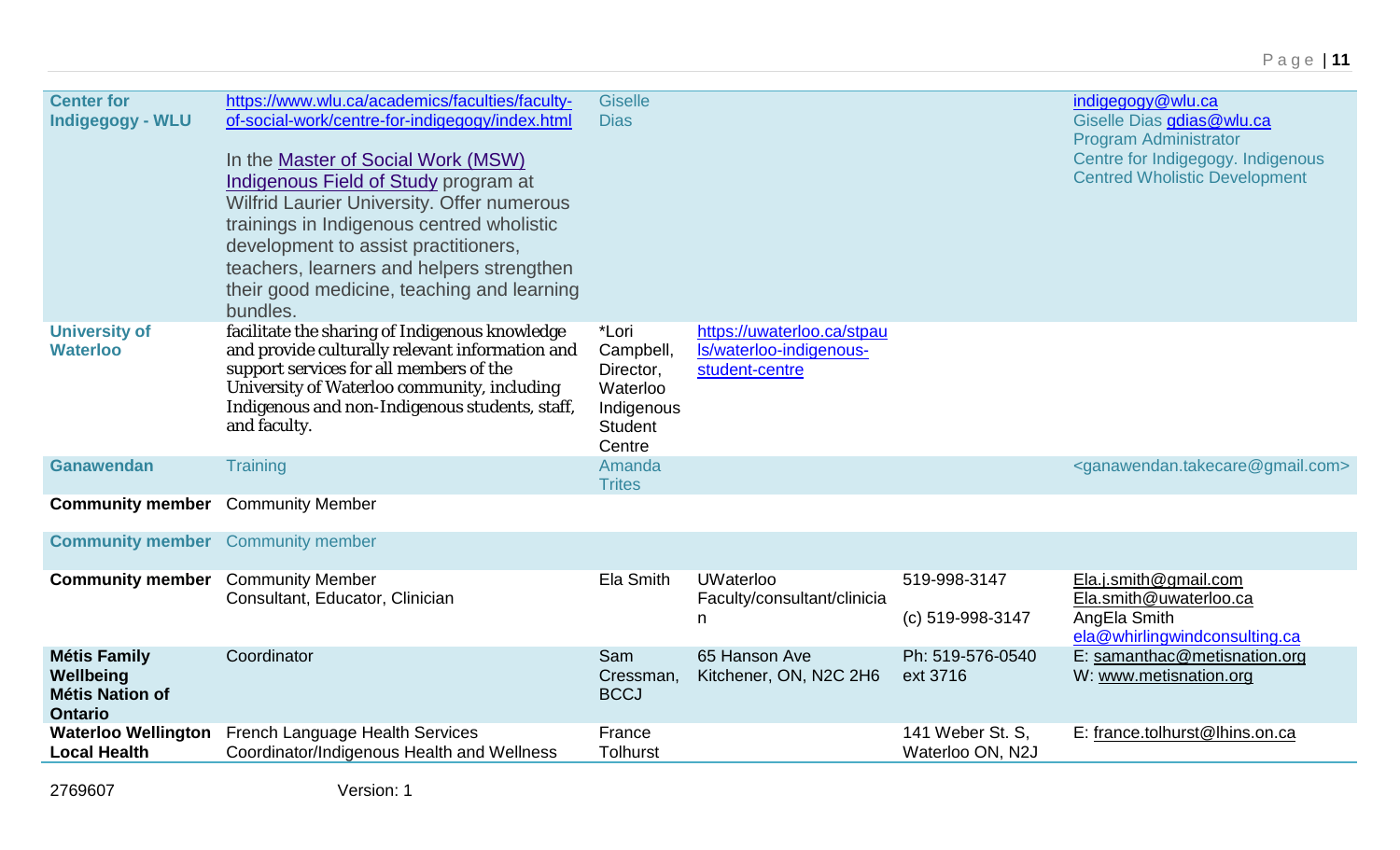| <b>Integration Network</b> Lead | 2A9                |
|---------------------------------|--------------------|
| Réseau local                    | T: 519-748-2222 ex |
| d'intégration des               | 3236 1.888.883.331 |
| services de santé               | 3 ext: 3236        |
| de Waterloo                     |                    |
| Wellington                      |                    |
|                                 |                    |